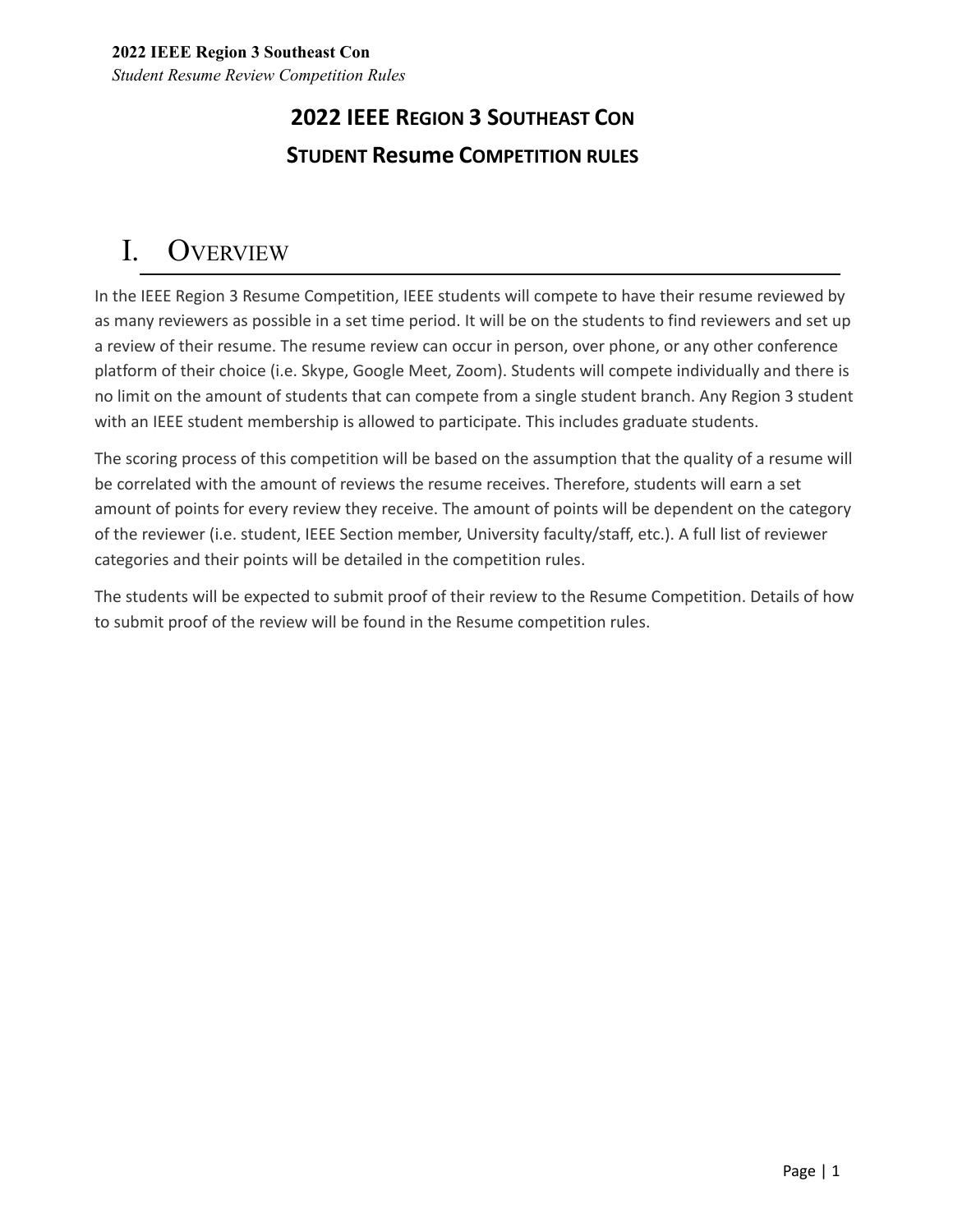*Student Resume Review Competition Rules*

### Competition Timeline

### *Key Dates*

| January 1st, 2022 | Registration for the Resume Competition opens which means that     |
|-------------------|--------------------------------------------------------------------|
|                   | students can start submitting resume reviews.                      |
|                   |                                                                    |
| March 21, 2022    | Competition ends and no more resume reviews will be accepted after |
|                   | 12 PM on March 21 2022.                                            |

### *Competition Process*

Below is a breakdown of the competition process. The remaining section of this document will address the details needed to complete each step:

1. Compose a resume

*There are no requirements on format of the resume. If a student already has a resume then they can use that for the competition.*

- 2. Find someone willing to virtually review your resume *Reviewer qualification and resources are found in these rules.*
- 3. Conduct a virtual review of your resume with the reviewer

*Criteria for the virtual review is found in these rules*

4. Submit a resume review email to SAC

*Criteria for this email is found in these rules.*

5. Complete reviews and submit all reviews to SAC by March 21, 2022 at 12 PM

*Student must be registered for both the Southeast Con Conference and the resume competition by this point.*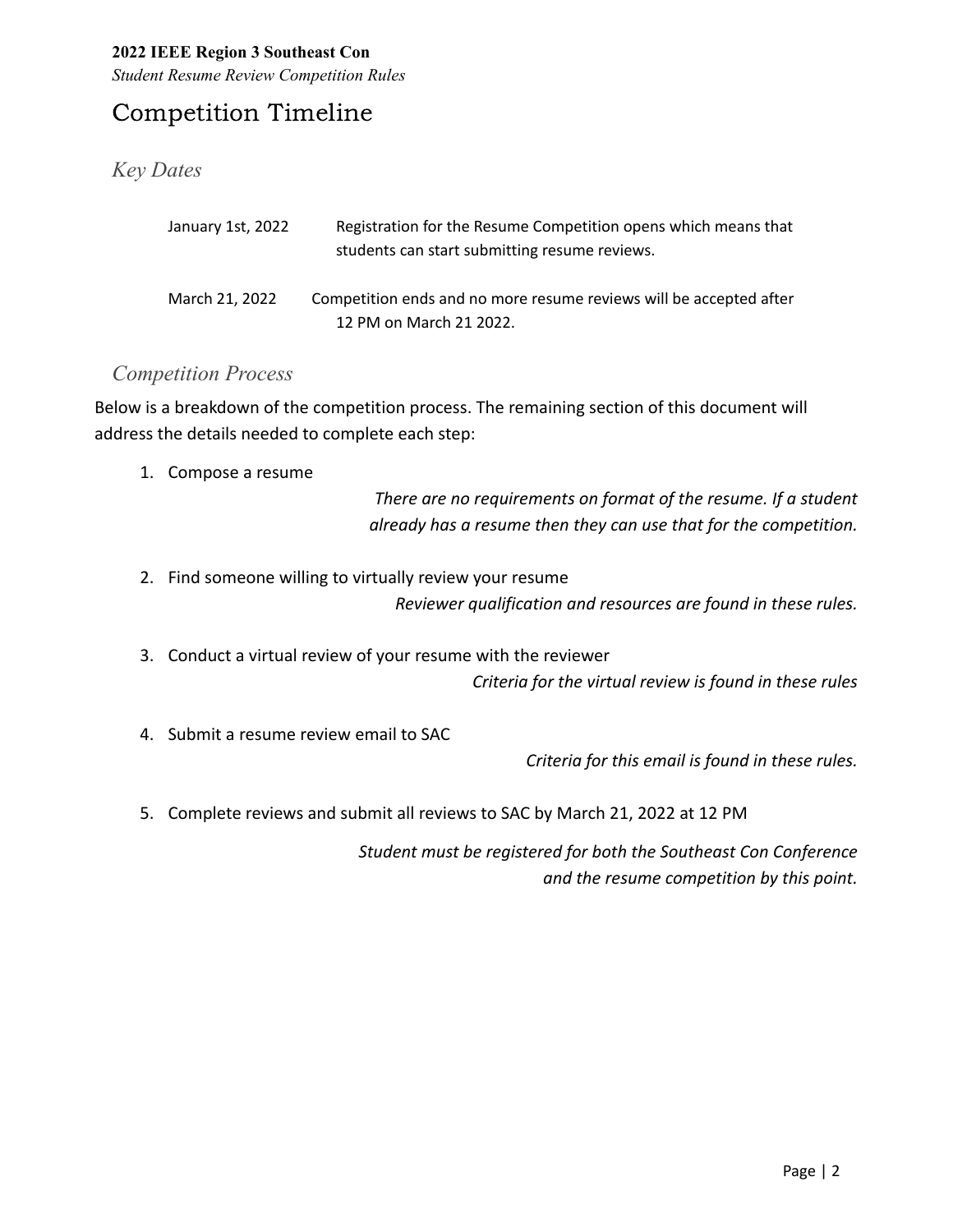*Student Resume Review Competition Rules*

## Registration

There are two registrations that students need to be aware of; conference registration and competition registration. All students competing in student competitions must register for both the conference and the competition. Information for both registrations are as follows:

- 1) Conference registration (i.e. IEEE SoutheastCon 2022 registration)
	- a) The details of this section is still being worked out at this time (August 2021) but SAC is planning that all students have to register for Southeast Con 2022 even if they are in a virtual competition. The costs for students to attend vitally will be low but the specific amount is still TBD at this time.
- 2) Student Resume Competition registration
	- a) Each student competition in the Resume Competition must fill out a registration form (found in the appendix of this rules document) and emailing it to [ieeesacregion3@gmail.com](mailto:ieeesacregion3@gmail.com) along with their resume at the start of the competition
	- b) Students compete in the resume competition as teams of 1 and there are no limits on the number of students that can compete from the same student branch.
	- c) Once a student submits the Resume Competition registration form, they will be registered for the Resume Competition.
	- d) There are no fees for students to register for the resume competition (aside from the costs for students to register for the conference)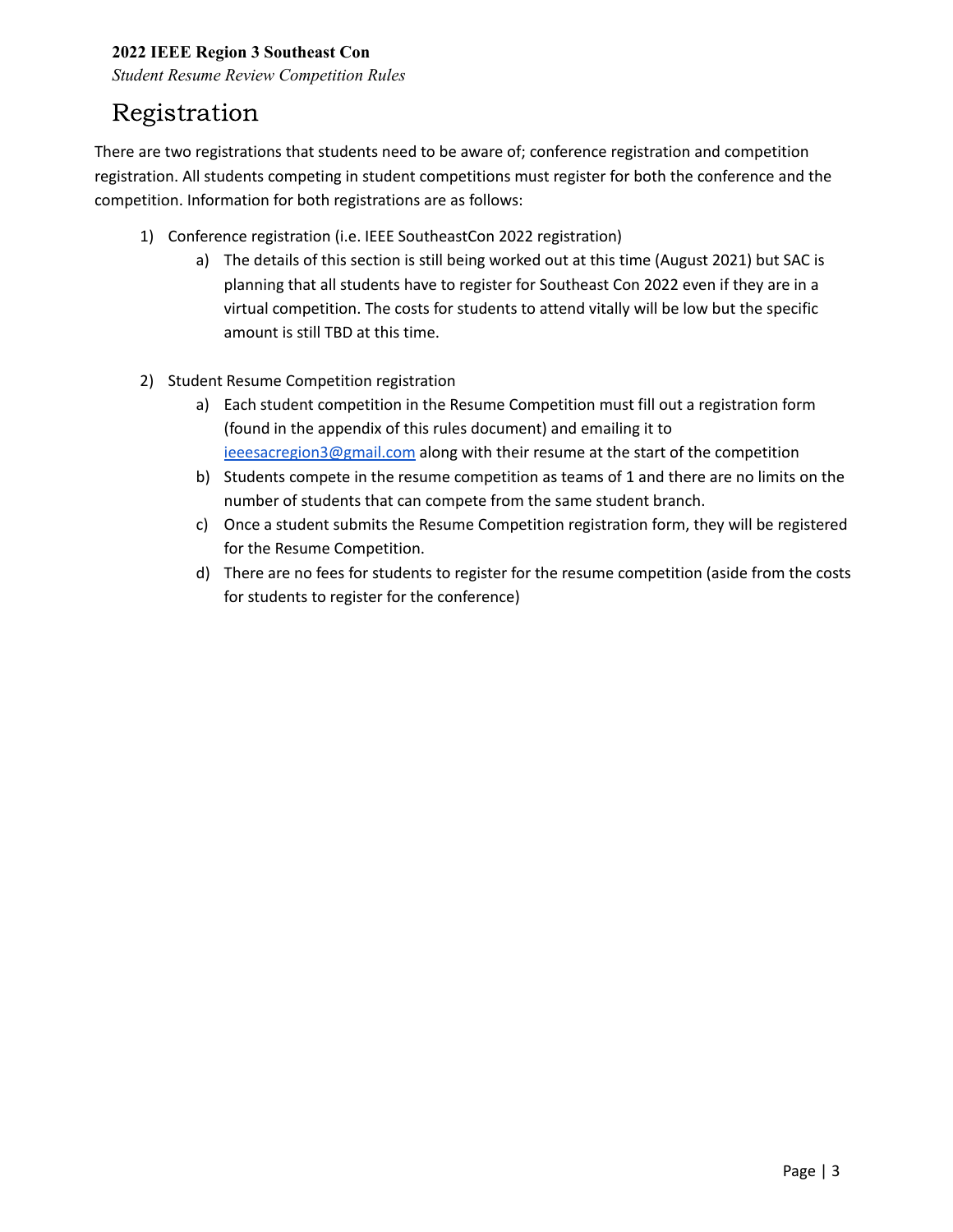*Student Resume Review Competition Rules*

# II. RESUME COMPETITION RULES

### Resume requirements

There are no requirements for the formatting of student resumes. We believe it is important for students to find a format that best captures their professional qualities.

One thing that students often have trouble with on resumes is finding the best way to summarize a class or class project. For this, try looking at your class's syllabus or the project rules to come up with the most accurate description.

### Resume review requirements

The review must be conducted verbally (this means it cannot take place over email or chat). The review can occur in person or virtually with a platform of your choice (i.e. a phone call, zoom, skype). The students do not need to record or submit videos of the review. If the student would like to record their review for their own benefit then they must receive permission from their reviewer and ensure that the reviewer knows that it is the students request and the videos will not be submitted to IEEE.

The following table is a list of allowable reviewers and the number of points the student will receive for conducting a review with the reviewer:

| <b>Reviewer Categories</b>                                                   |           |  |  |
|------------------------------------------------------------------------------|-----------|--|--|
| IEEE Student Member that is not from the same student branch as the reviewee | 2 Points  |  |  |
| University Faculty or Staff Member                                           | 4 Points  |  |  |
| <b>IEEE Professional Member</b>                                              | 6 Points  |  |  |
| <b>IEEE Young Professional Member</b>                                        | 8 Points  |  |  |
| <b>IEEE Senior Member</b>                                                    | 10 Points |  |  |
| <b>IEEE Life Member</b>                                                      | 12 Points |  |  |
| <b>IEEE Fellow Member</b>                                                    | 14 Points |  |  |

A reviewer can only receive points for one category. If the reviewer falls into multiple categories, they will only receive points for one of the categories. More details on how to report the category of the reviewer is found in the review submission section.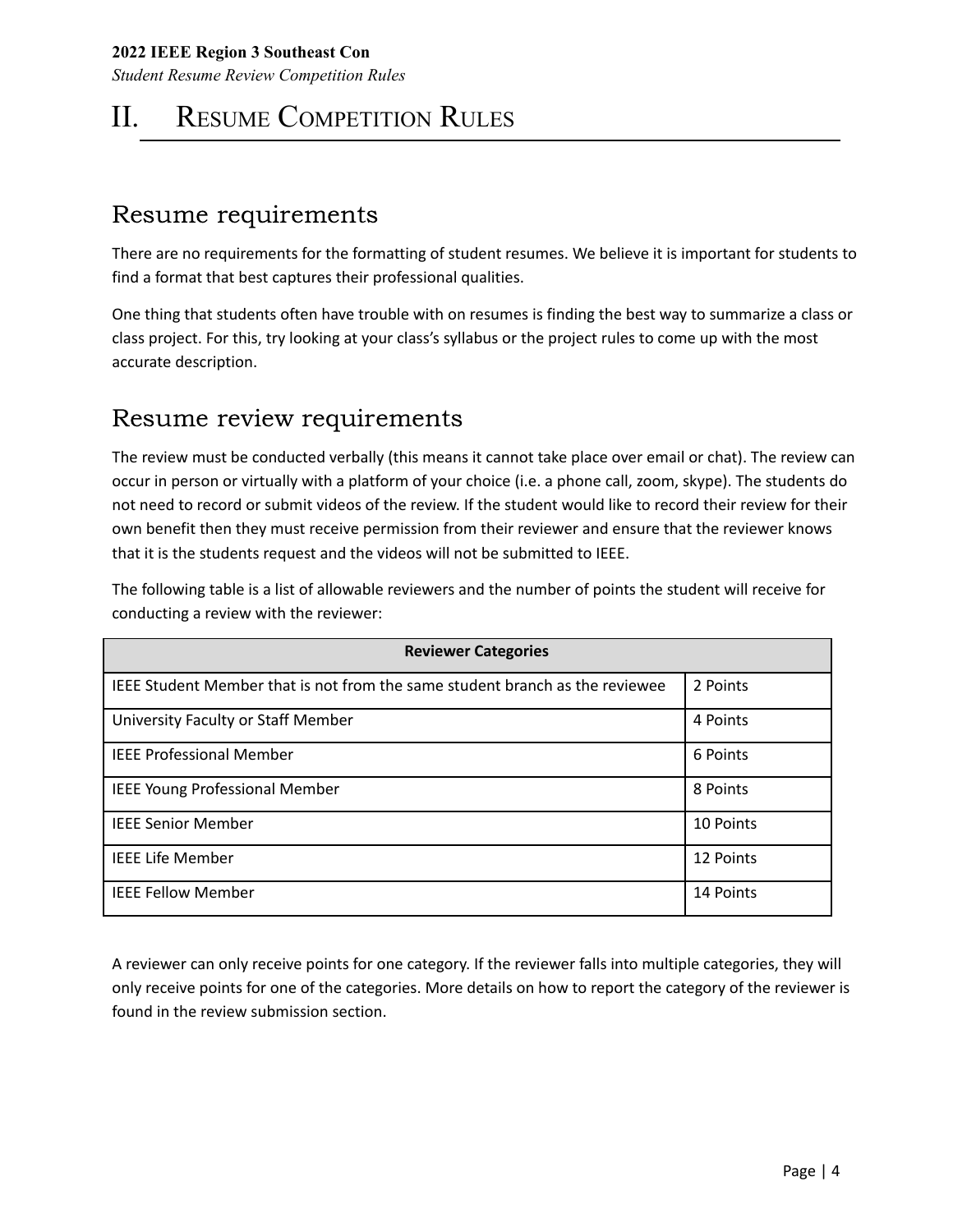*Student Resume Review Competition Rules*

### Review submission process and requirements

Once the student has completed a resume review, the student must send an email to [ieeesacregion3@gmail.com](mailto:ieeesacregion3@gmail.com) with the following format. This email must be sent within 48 hours of when the interview occurred and must be sent before the closing time of the competition on March 21 at 12

#### PM:

**To:** [ieeesacregion3@gmail.com](mailto:ieeesacregion3@gmail.com)

**CC:** *(the email address of who reviewed your resume)*

**Title:** (*students name*) resume review with *(reviewers name)*

#### **Body:**

(*reviewers name*) reviewed my resume on (*date that review occurred*) and is a *(reviewer category, i.e. IEEE professional member, faculty or staff).* 

*(1-2 sentences thanking the reviewer for their time)*

*(1-2 sentences stating recommendations the reviewer of ered and you found helpful)*

- 1) Some reviewers might fall into more than one reviewer category. However, the review can only receive points for one category. If the reviewer belongs in more than one category, then it is the job of the student to state the category of the reviewer that they would like the review to receive points on. For example, if the reviewer is a University staff member (which would receive 4 points) as well as a IEEE life member (which would receive 12 points) then the first line of the review submission email should state "IEEE Life Member" in the *reviewer category* blank if the student would like to receive the 12 points instead of the 4.
- 2) Each review submission email must address no more than one submission. Students can not send a review email that contains multiple reviews and reviewers.
- 3) If an email comes back with a failure to deliver due to invalid email address of the reviewer, the resume review will not be counted.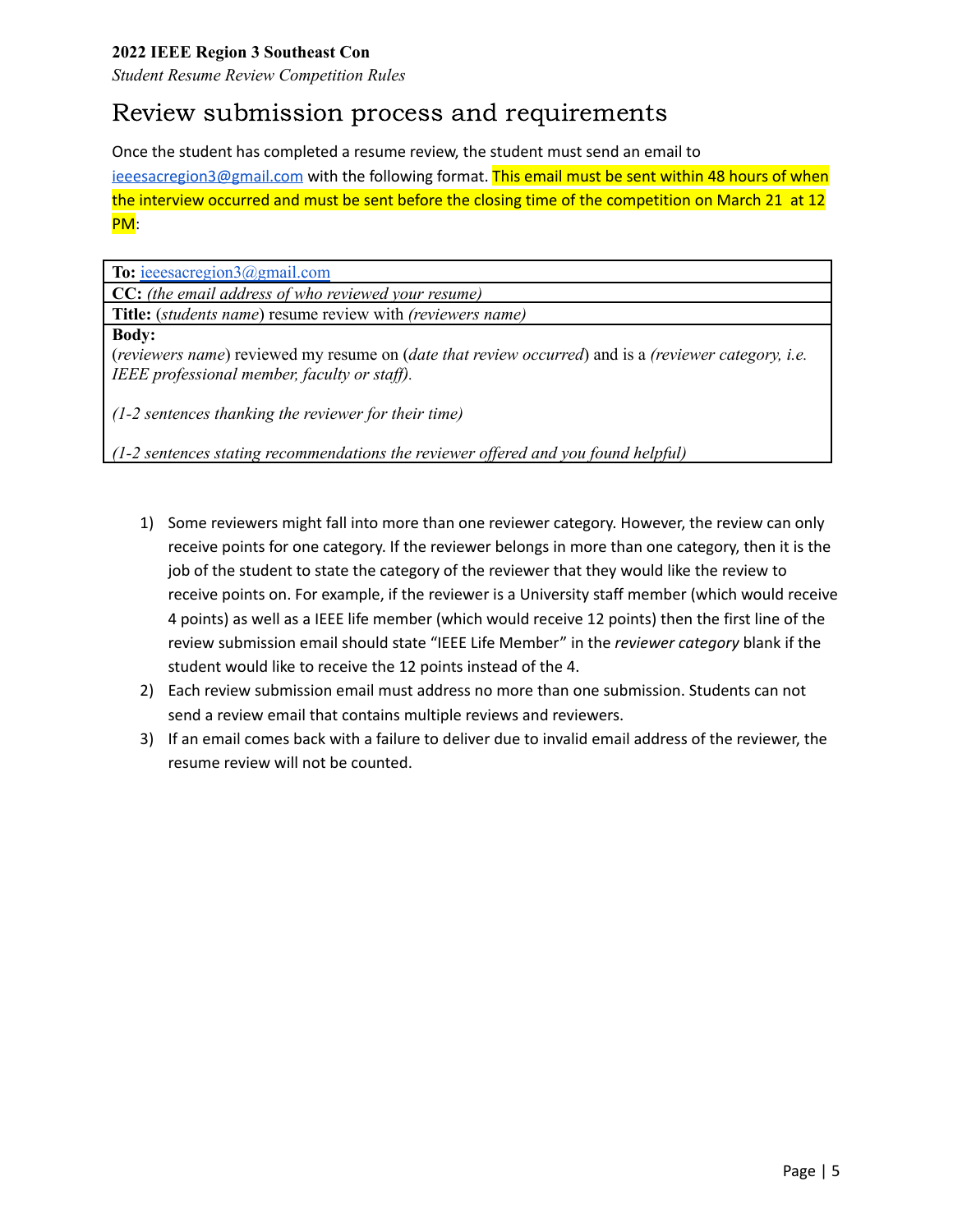# APPENDIX A: ADDITIONAL RESOURCES

## Discord Channel

Students are encouraged to follow the Resume Competition discord discussion on the 2022 SoutheastCon discord channel. This will be the best place for students to stay in the loop on information for the resume competition as well as other student competitions. Information for the discord channel is found at: https://ieeesoutheastcon.org/student-program/